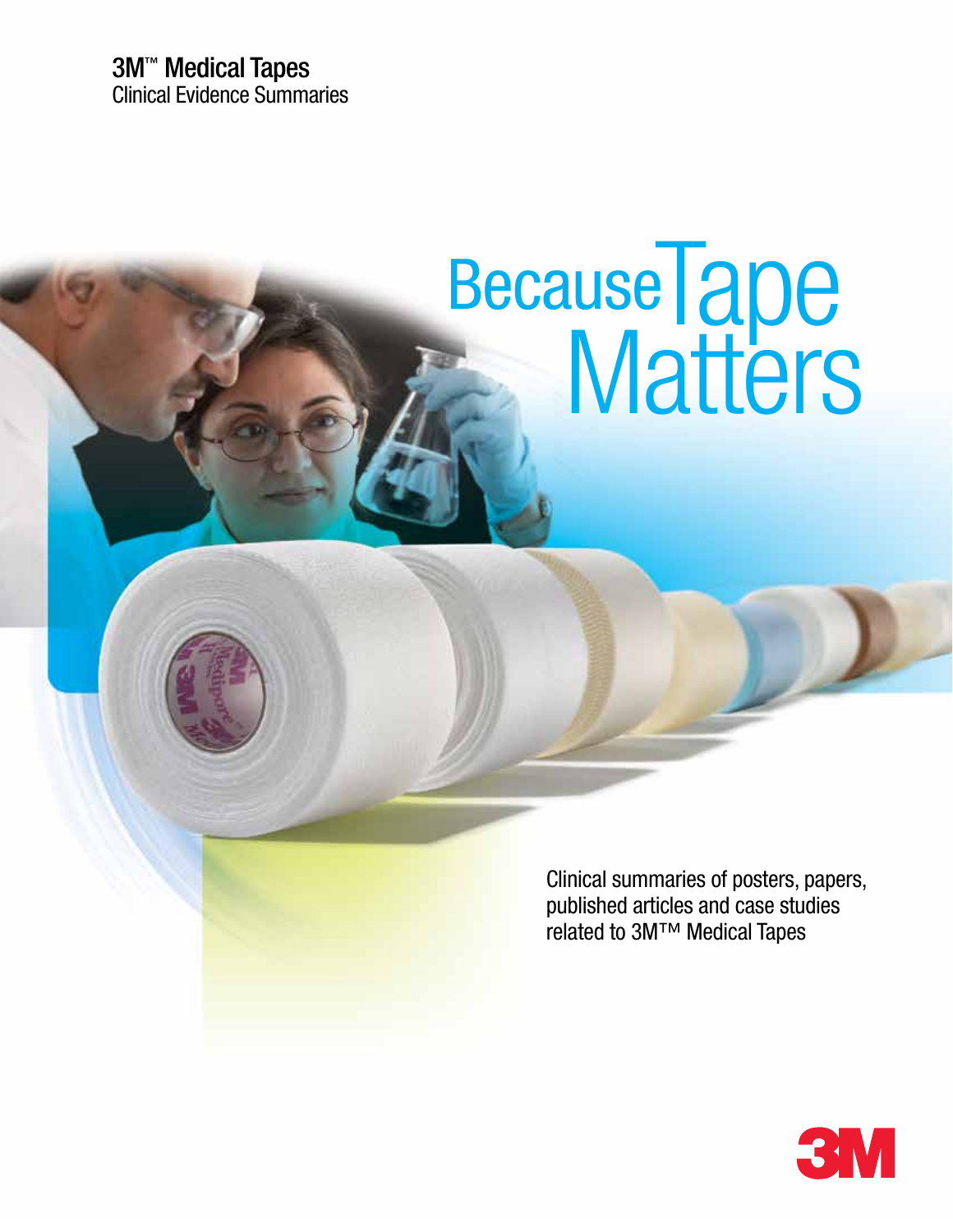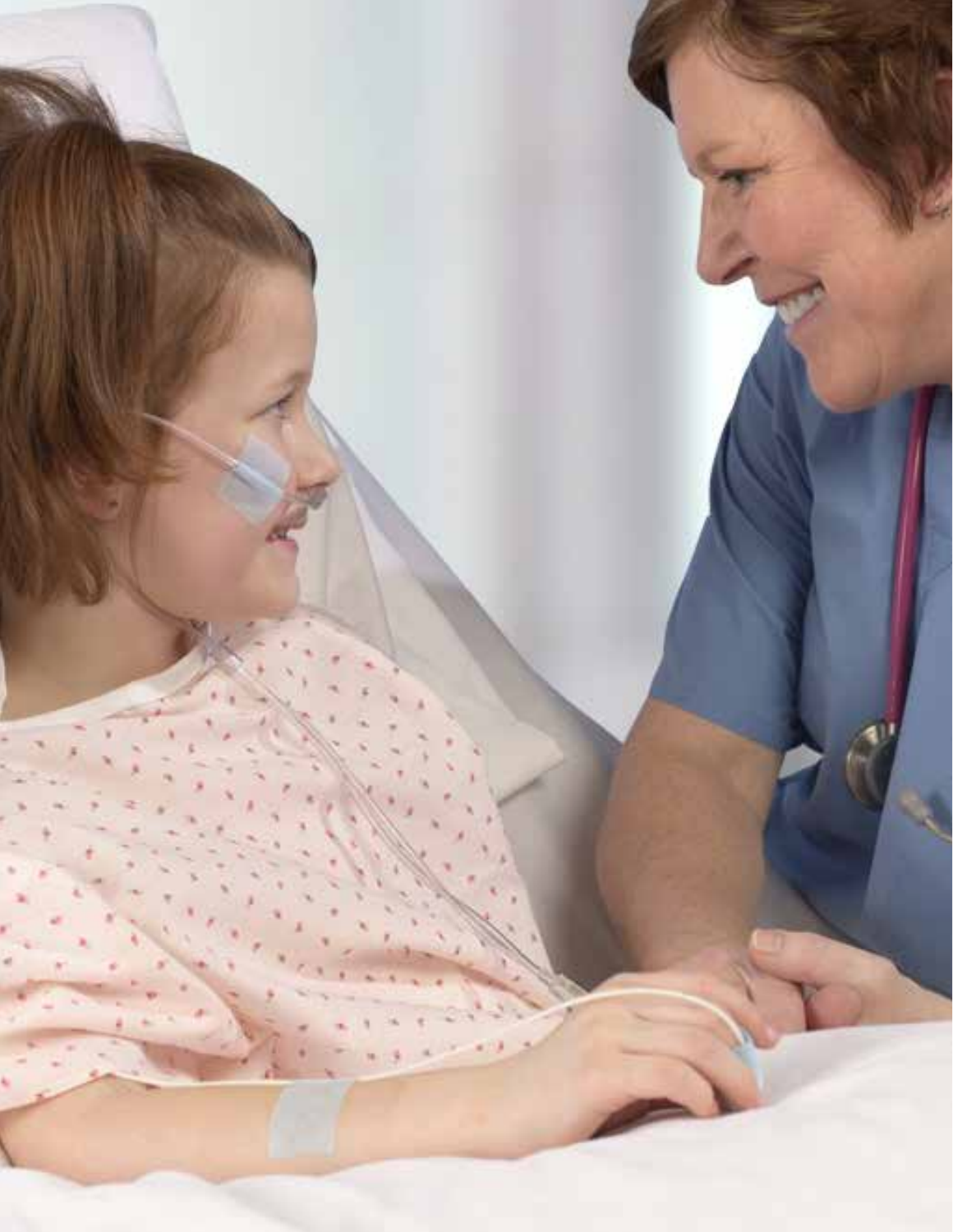# Helping you make sure her skin is in good hands.

As healthcare delivery becomes more complex, choosing the right product and using it effectively is a key component of successful patient outcomes and cost containment. 3M™ Medical Tapes are designed with the performance qualities you need to provide better patient care.

The studies listed on the following pages feature summaries of posters, papers, published articles and case studies related to medical tapes to help you simplify product choices so you can be assured of providing the best care possible.

For more information on 3M Medical Tapes, visit

www.3M.com/MedicalTapes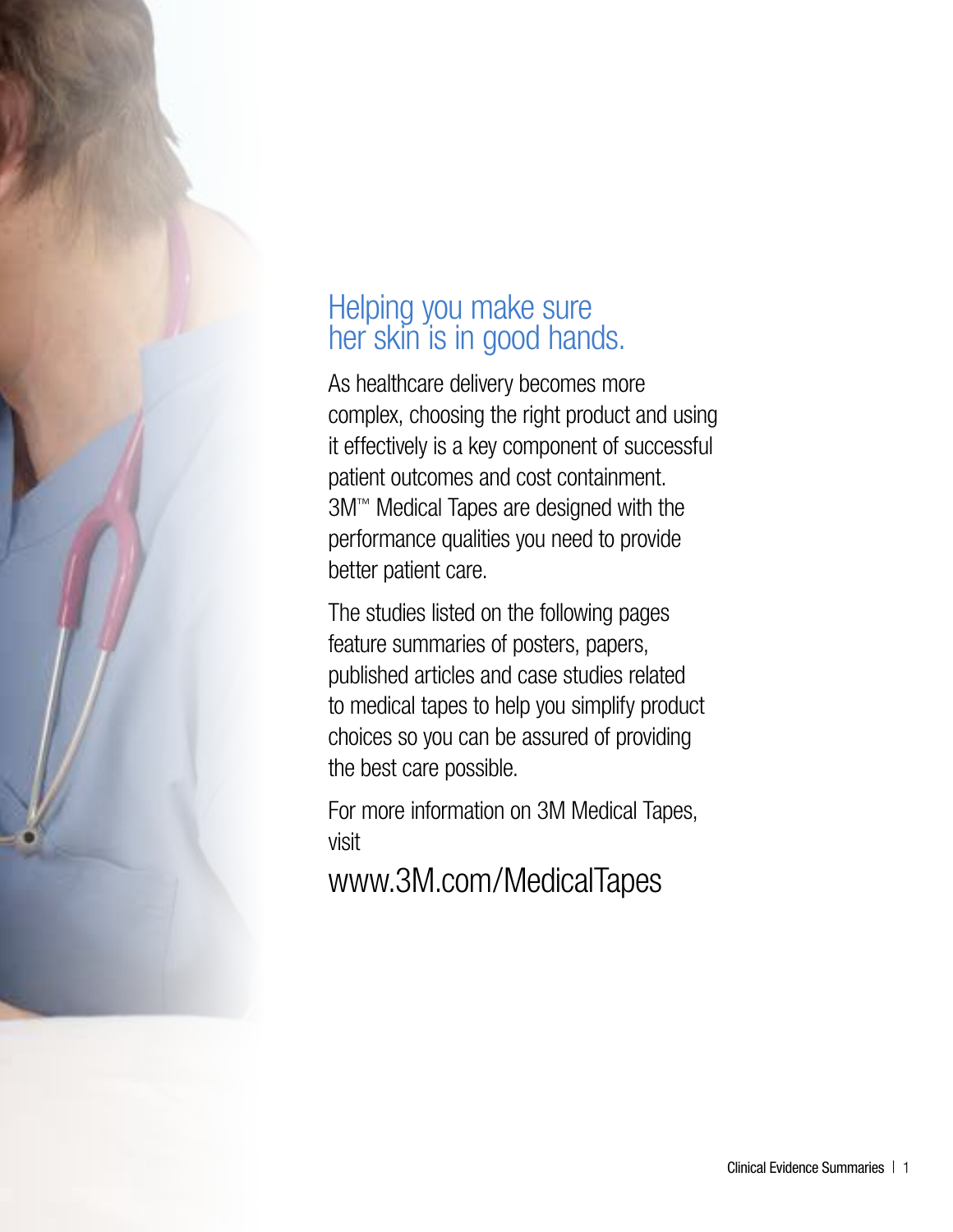# Table of Contents

# 3M™ Kind Removal Silicone Tape

| <b>SKIN TRAUMA</b>                                                                                                                    |  |
|---------------------------------------------------------------------------------------------------------------------------------------|--|
| A randomized and controlled comparison of gentleness of two medical adhesive tapes in                                                 |  |
| <b>GENTLENESS/PAIN</b>                                                                                                                |  |
| A randomized comparison of a silicone tape and a paper tape for gentleness in healthy children  5                                     |  |
| <b>CASE REPORTS</b>                                                                                                                   |  |
| <b>CVE FINDINGS</b><br>Evaluation of a new silicone adhesive tape among clinicians caring for patients with fragile or at risk skin 6 |  |
| <b>ANESTHESIOLOGY</b><br>Comparison of 3M™ Kind Removal Silicone Tape versus standard tapes Durapore™/Medipore™                       |  |
| <b>RADIATION THERAPY</b><br>Evaluation de la tolerance et des benefices d'un nouveau sparadrap microporeux et silicone                |  |
| Evaluation of the tolerance and benefits of a new microporous silicone tape on irradiated skin  8                                     |  |
|                                                                                                                                       |  |
|                                                                                                                                       |  |
| <b>ADULT STUDY</b>                                                                                                                    |  |
| <b>PEDIATRIC STUDY</b><br>Customer evaluation of a new gentle-to-skin medical tape by over 950 pediatric & neonatal                   |  |
| <b>DIALYSIS</b><br>Striking a balance between securement and gentleness to the skin using 3M™ Kind Removal Silicone Tape              |  |
| <b>CHEMOTHERAPY</b><br>Considerations for the selection of medical tape when caring for the fragile skin of                           |  |
| <b>AT-RISK SKIN</b>                                                                                                                   |  |
| <b>SCAR MANAGEMENT</b><br>Scar outcomes of abdominal incisions: A randomized trial comparing use of silicone tape and                 |  |
| <b>HEALTH ECONOMICS</b>                                                                                                               |  |

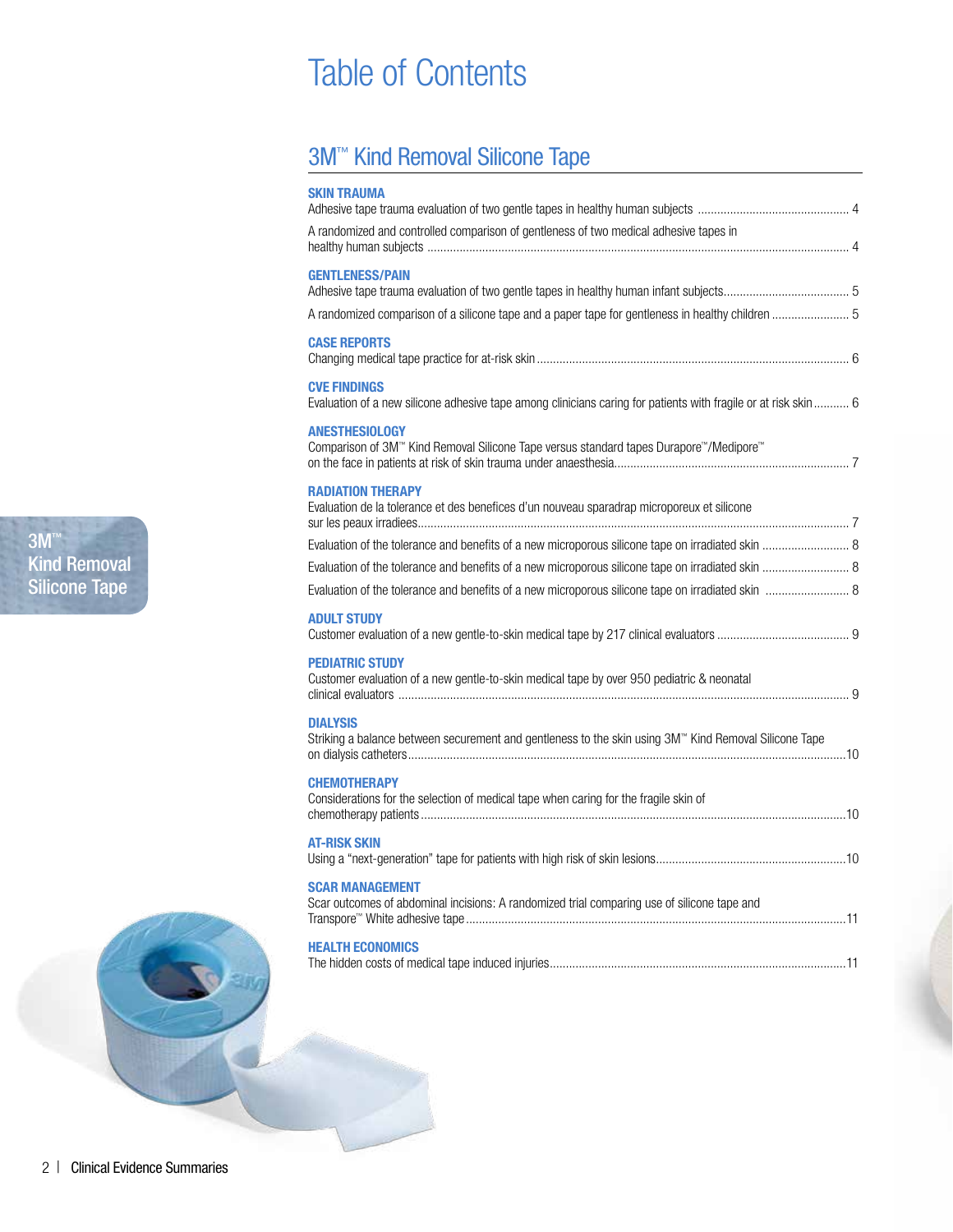# Table of Contents

# Other 3M Medical Tapes

| <b>BASIC ADHESIVE EDUCATION</b>                                                     |  |
|-------------------------------------------------------------------------------------|--|
| <b>SINGLE-PATIENT USE ROLLS</b>                                                     |  |
| <b>SKIN TRAUMA</b>                                                                  |  |
| Comparing the effects of two types of groin dressing securements on skin integrity, |  |
|                                                                                     |  |

#### **MEDICAL ADHESIVES**

Medical adhesives and patient safety: state of the science: consensus statements for the assessment, prevention, and treatment of adhesive-related skin injuries...............................................................................13



3M™ Medical **Tapes**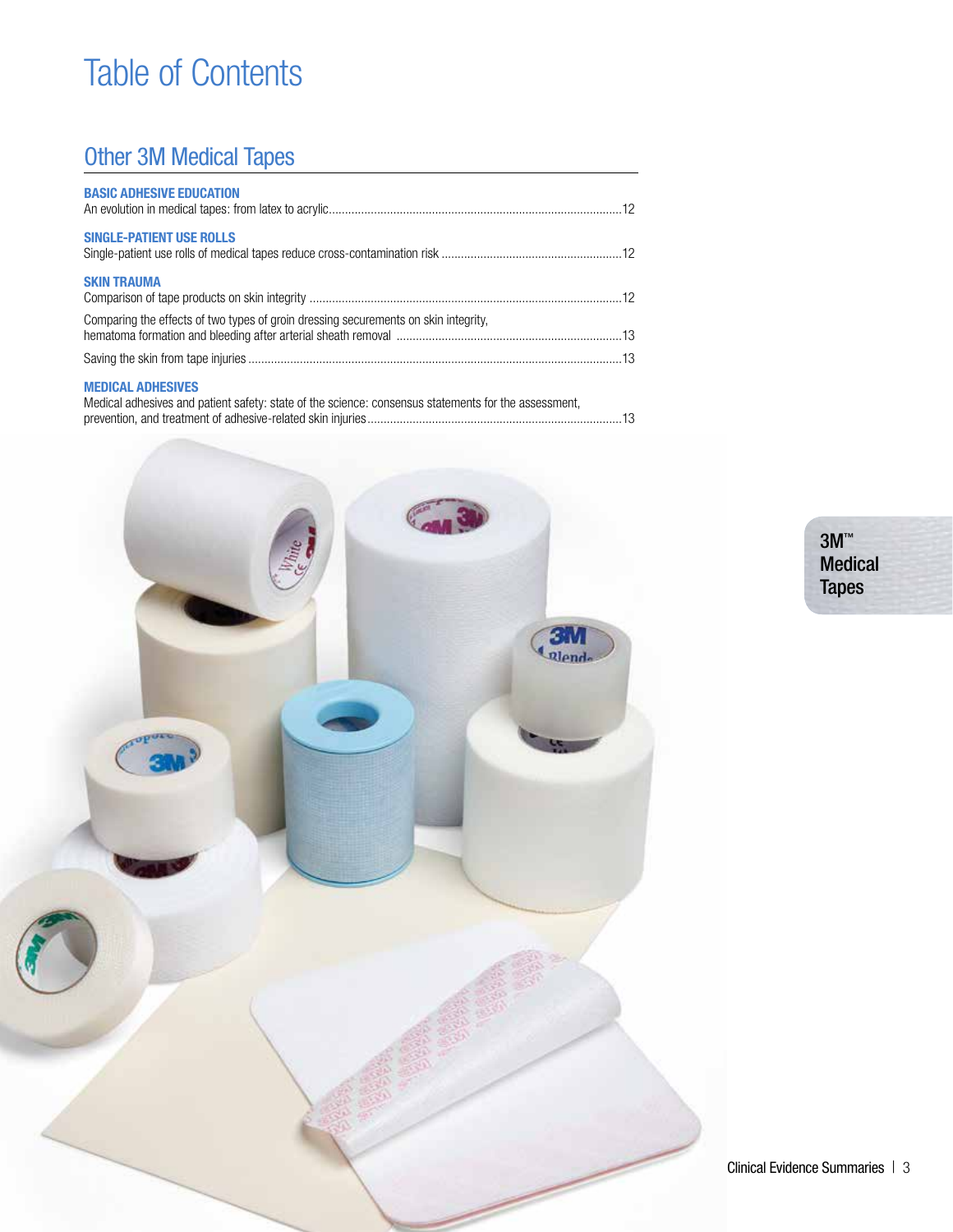# Skin Trauma

### Adhesive tape trauma evaluation of two gentle tapes in healthy human subjects

Gary L. Grove, PhD, Charles Zerweck, PhD, Timothy Houser, MS, Graham E. Smith, BS, Nancy I. Koski, BA Sources: Poster, SAWC 2011, WOCN 2011 (70-2010-9105-8)

#### **Objective of Study**

The objective of this study was to determine the relative gentleness of a new gentle tape with a silicone-based adhesive compared to a gold standard for gentle medical tapes.  $(n= 28)$ 

#### **Key Findings / Analysis**

- Both surgical tapes were found to be very gentle to the skin during this 11-day repeat application study, which is consistent with historical usage of the control tape.
- The new silicone adhesive tape was found to cause significantly less damage to the stratum corneum based on Expert Grader assessments and on instrumental measurements of TEWL.
- Test subjects perceived less discomfort at removal of the silicone adhesive tape and preferred the new tape more than 2 to 1 over the control tape.
- Both tapes exhibited low mean lift scores throughout the study (<25% edge lift).

# A randomized and controlled comparison of gentleness of two medical adhesive tapes in healthy human subjects

Gary L. Grove, PhD, Charles Zerweck, PhD, Timothy Houser, MS, Graham E. Smith, BS, Nancy I. Koski, BA Source: JWOCN, Jan 2013

#### **Objective of Study**

To compare gentleness of a silicone tape to a paper tape and to an untreated control.  $(n=28)$ 

#### **Key Findings / Analysis**

- Based on day-11 TEWL values, the silicone tape was gentler to the skin than a paper tape with a well-accepted history for gentleness.
- Throughout the 11-day study, TEWL values for the silicone tape never exceeded those of the untreated control.
- Throughout the 11-day study, TEWL values for both the silicone tape and the paper tape remained within the range of normal values for healthy human forearm skin, indicating that both tapes were gentle to the skin.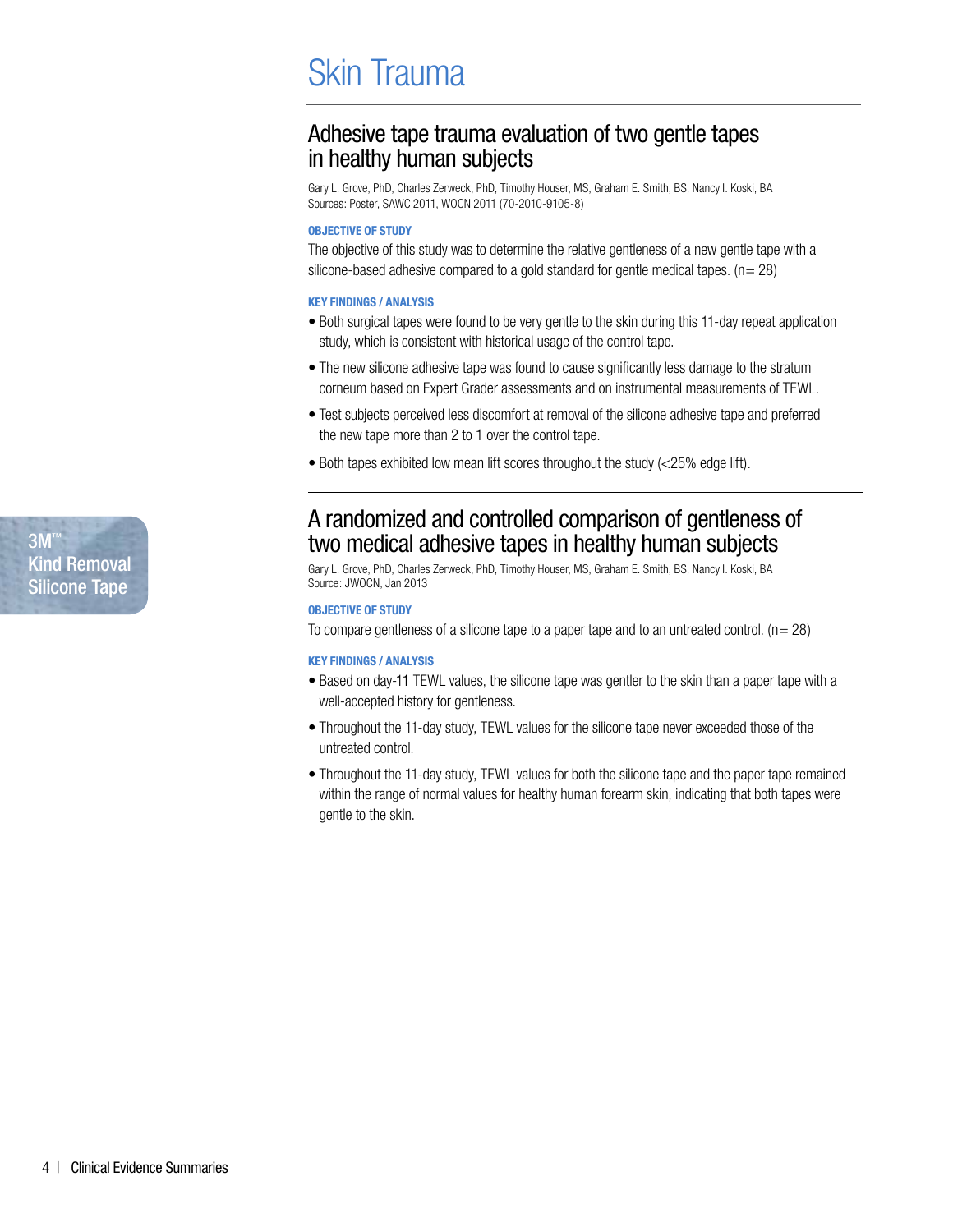# Adhesive tape trauma evaluation of two gentle tapes in healthy human infant subjects

Gary L. Grove, PhD, Charles Zerweck, PhD, Bruce Ekholm, MS, Graham E. Smith, BS, Nancy I. Koski, BA Source: WOCN 2012, WACOVA

#### **Objective of Study**

The objective of this study was to determine the relative gentleness of a silicone adhesive tape in comparison to a marketed tape that is recognized for its gentleness and used as a mainstay in cosmetic surgery and in neonatal care with infants and pediatrics.  $(n= 24)$ 

#### **Key Findings / Analysis**

- The silicone adhesive tape exhibited significantly less erythema and denudation than the control paper tape upon removal, 24 hours after application.
- There was significantly less discomfort at removal for the silicone adhesive tape compared to the control paper tape.
- There was significantly less edge lift with the control paper tape compared to the silicone adhesive tape.
- The silicone adhesive tape removed significantly less skin cells than the control paper tape upon removal, 24 hours after application.
- There was slight parental preference toward the silicone adhesive tape compared to the control paper tape.

### A randomized comparison of a silicone tape and a paper tape for gentleness in healthy children

Gary L. Grove, PhD, Charles Zerweck, PhD, Bruce Ekholm, MS, Graham E. Smith, BS, Nancy I. Koski, BA Source: JWOCN (pending publication)

#### **Objective of Study**

To compare the relative gentleness of a silicone tape to a paper tape on healthy infants and children. (n=24)

#### **Key Findings / Analysis**

- The silicone tape caused significantly less erythema and skin stripping than the paper tape after 24 hours of wear on healthy infants and children.
- There was significantly less discomfort at removal for the silicone tape compared to the paper tape.
- Keratin analysis revealed significantly less skin cell removal with the silicone tape than with the paper tape. These results corroborate the skin stripping results.
- There was a low level of tape edge lift with both tapes but significantly more lift with the silicone tape than the paper tape. Clinical significance of this difference is unknown.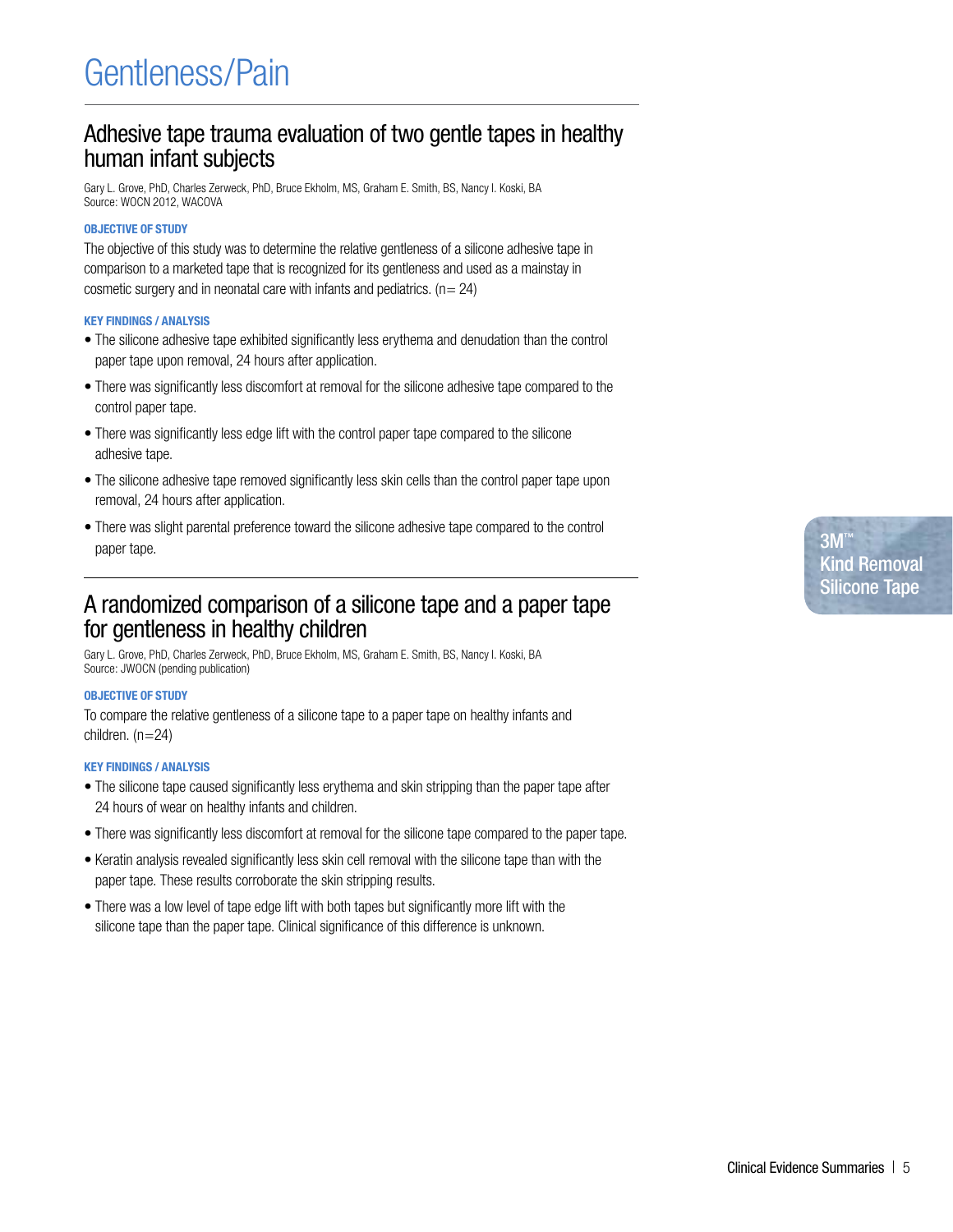# Case Reports

# Changing medical tape practice for at-risk skin

Sonia Manriquez, RN, BSN, WOCN Source: WOCN 2012 (70-2010-9104-1)

#### **Objective of Study**

The objective of this study was to evaluate performance of a new silicone adhesive tape among clinicians caring for patients with fragile skin or at-risk skin.

#### **Key Findings / Analysis**

- New silicone adhesive tape is ideal for use on patients with fragile skin. It can be applied to either wet or dry skin and is effective in securing dressings without causing further skin damage. Removal is easy and with less pain to the patient or trauma to the skin. The unique blue color also makes the tape easy to identify on the patient and among other supplies.
- Results of the multi-site clinical evaluation show that after a two-week trial of the silicone tape, there was a strong preference (92.0%) for the silicone adhesive tape compared to their current-use gentle tapes.
- Even among the clinical evaluators that indicated that they were satisfied with their current-use gentle tapes, there was a strong preference for the evaluation tape after a two-week trial period, indicating that the silicone adhesive tape fills a previously unperceived performance gap with acrylic tapes on patients with fragile or at-risk skin.

# CVE Findings

### Evaluation of a new silicone adhesive tape among clinicians caring for patients with fragile or at-risk skin

Sonia Manriquez, RN, BSN, WOCN, Bonnie Loperfido, RN, MA, MP, Graham Smith, BS Source: Advances in Skin & Wound Care (accepted for publication)

#### **Objective of Study**

The objective of this study was to evaluate performance of a new silicone adhesive tape among clinicians caring for patients with fragile skin.

#### **Key Findings / Analysis**

- New silicone adhesive tape is ideal for use on patients with fragile skin. It is effective in securing dressings without causing further skin damage. Removal is easy and with less pain to the patient or trauma to the skin. The unique blue color also makes the tape easy to identify on the patient and among other supplies.
- Results of the multi-site clinical evaluation show that after a two-week trial of the silicone tape, there was a strong preference (92.0%) for the silicone adhesive tape compared to their current-use gentle tapes.
- Even among the clinical evaluators that indicated that they were satisfied with their current-use gentle tapes, there was a strong preference for the evaluation tape after a two-week trial period, indicating that the silicone adhesive tape fills a previously unperceived performance gap with acrylic tapes on patients with fragile or at-risk skin.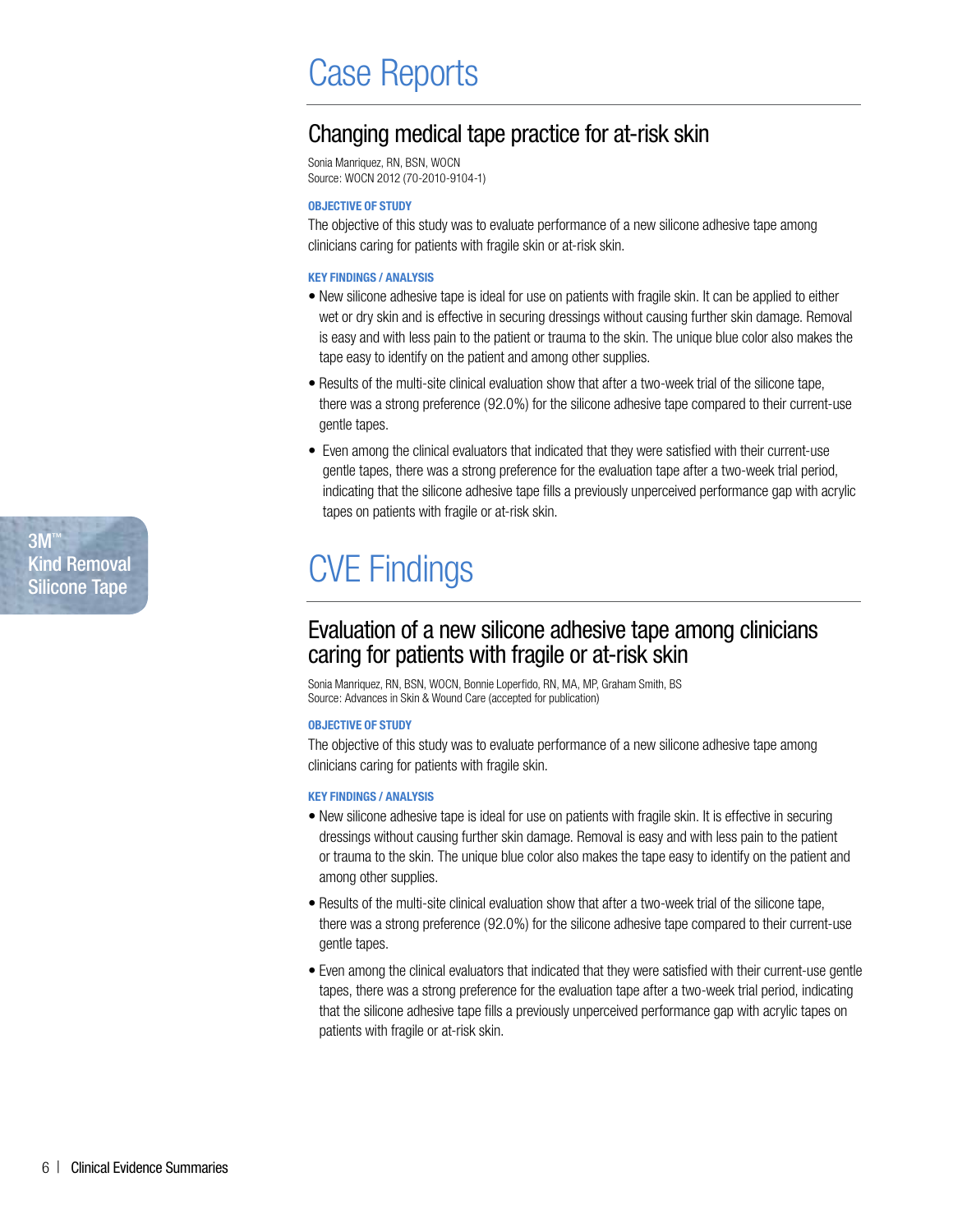### Comparison of 3M™ Kind Removal Silicone Tape versus standard tapes Durapore/Medipore on the face in patients at risk of skin trauma under anesthesia

A. Zeng, S.A. Lie, S.Y. Chong Source: Oral Poster - World Anesthesia Conference

#### **Objective of Study**

To compare the incidence and severity of facial skin injury and patient satisfaction with different types of tape.

#### **Key Findings / Analysis**

Facial skin injury is a known complication of adhesive tapes used for taping eyelids closed and securing endotracheal tubes during general anesthesia. 3M™ Kind Removal Silicone tape is designed to minimize injury.

#### **CONCLUSION**

We found significantly less skin injury and greater patient satisfaction with the 3M™ Kind Removal Silicone Tape versus standard cloth tapes used on the face. There were no significant differences in erythema, edema assessed at recovery. Patient satisfaction scores were higher in the silicone tape group.

# Radiation Therapy

### Evaluation de la tolerance et des benefices d'un nouveau sparadrap microporeux et silicone sur les peaux irradiees

F. Lampln, E. Rotger Ciria,I. Fromanlin Source: EWMA 2012

#### **Objective of Study**

To evaluate skin tolerance and the benefits of a new microporous silicone tape.

#### **Key Findings / Analysis**

This tape allowed for a new dressing method other than tubular bandage, thus reducing clothing constraints for the patients. The evaluations were undertaken with 2 cm microporous silicone tape. The 5 cm wide version appears to increase fixation quality given the weight of the dressings, patient mobility and difficult retention on some sites (e.g. neck, axillary area).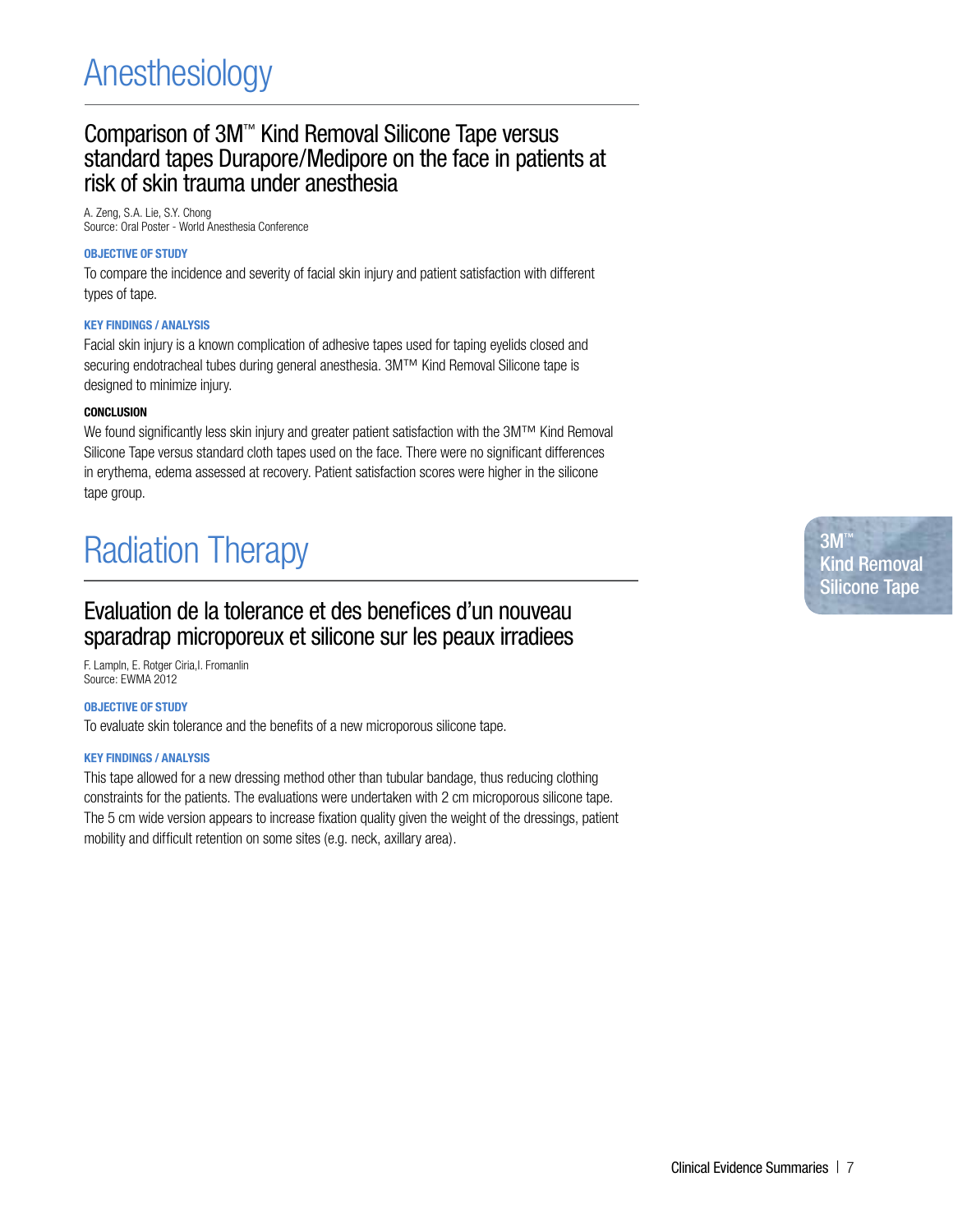# Radiation Therapy

# Evaluation of the tolerance and benefits of a new microporous silicone tape on irradiated skin

Trab, FR, Lamkin, S and Siria, ER and Fromantin, Source: EWMA 2012, French Wound Conference CPC 2012

#### **Objective of Study**

To evaluate skin tolerance and the benefits of new micropore silicone tape.

#### **Key Findings / Analysis**

During and after radiotherapy, patients have extremely sensitive skin and do not tolerate adhesive materials. Often non-adhesive fixation such as tubular bandages are used, however, that is not always suitable for the site. Eight patients undergoing radiotherapy secured hydrogel or paraffine gauze dressings with Kind Removal Silicone Tape. Dressing retention averaged 27 hours with a hydrogel dressing and 12 hours with a paraffine gauze dressing. Average pain on removal was 0.7 on a VAS scale of 1 to 10. Overall patient satisfaction was 7.4 for the hydrogel group and 6.25 for the paraffine gauze group (scale 0-10).

### Evaluation of the tolerance and benefits of a new microporous silicone tape on irradiated skin

F. Rollot Trad, F. Lampin, E. Rotger Ciria, I. Fromantin Source: EWMA 2012

#### **Objective of Study**

To evaluate skin tolerance and the benefits of a new microporous silicone tape.

#### **Key Findings / Analysis**

This tape allowed for a new dressing method other than tubular bandage, thus reducing clothing constraints for the patients. The evaluations were undertaken with 2 cm microporous silicone tape. The 5 cm wide version appears to increase fixation quality given the weight of the dressings, patient mobility and difficult retention on some sites (e.g. neck, axillary area).

### Evaluation of the tolerance and benefits of a new microporous silicone tape on irradiated skin

F. Rollot Trad, F. Lampin, E. Rotger Ciria, I. Fromantin Source: *Wounds UK Journal.* April 2013

#### **Objective of Study**

To evaluate skin tolerance and the benefits of a new microporous silicone tape.

#### **Key Findings / Analysis**

This tape allowed for a new dressing method other than tubular bandage, thus reducing clothing constraints for the patients. The evaluations were undertaken with 2 cm microporous silicone tape. The 5 cm wide version appears to increase fixation quality given the weight of the dressings, patient mobility and difficult retention on some sites (e.g. neck, axillary area).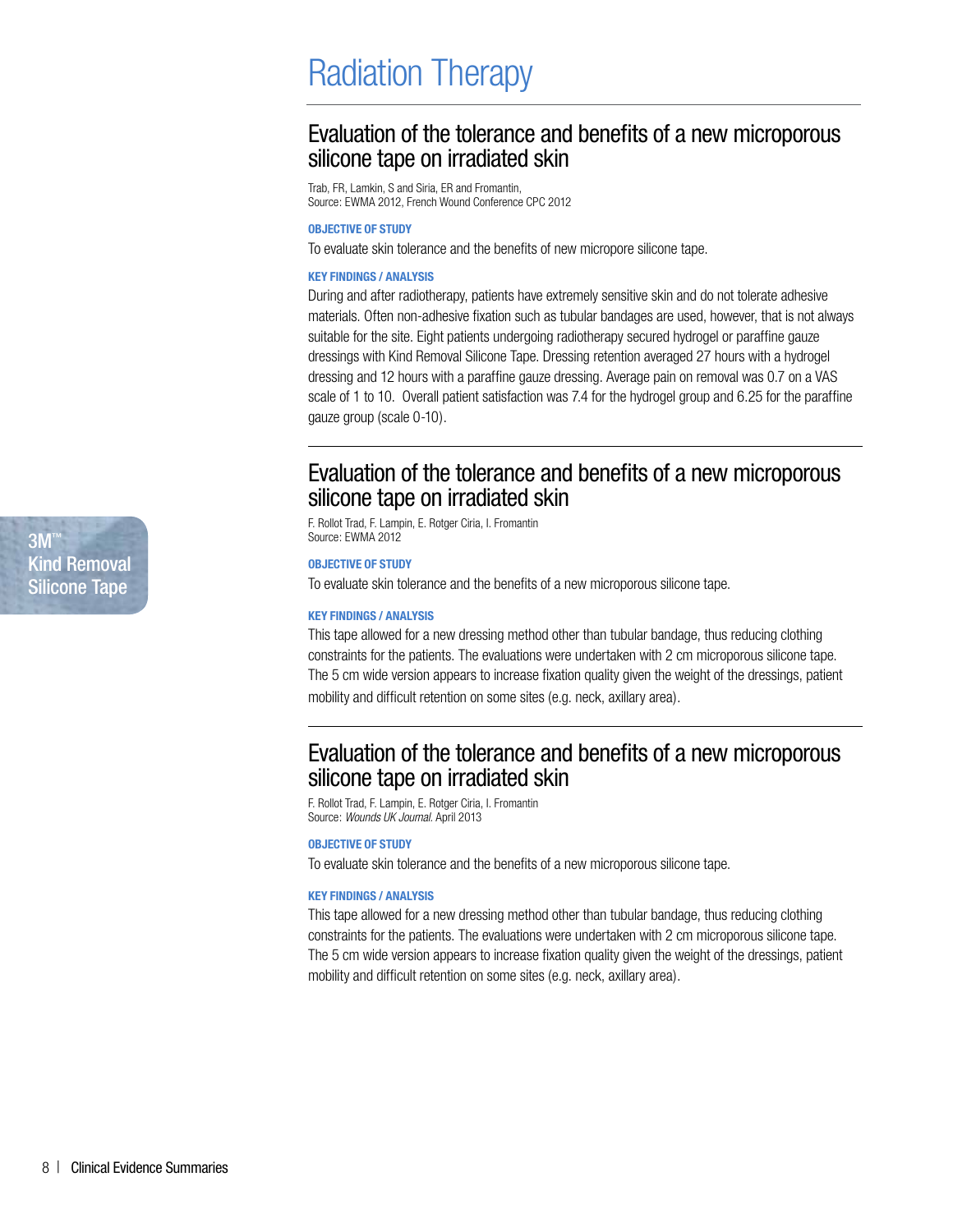### Customer evaluation of a new gentle-to-skin medical tape by 217 clinical evaluators

1. Bart Maene, BSC,. RN Source: EWMA 2012

2. Bonnie Loperfido, RN, MA, NP, Graham Smith, BS Source: 3M 2011 (70-2010-8450-9)

#### **Objective of Study**

Validate that a new silicone tape meets customer needs for a gentle tape and compare its performance to currently available medical tapes.

#### **Key Findings / Analysis**

217 clinical evaluators from 15 hospitals in U.S., 2 hospitals in UK and 1 hospital in France. Nurses used Kind Removal Silicone Tape in place of their current gentle tape for 2 weeks. Most commonly used gentle tapes were paper and soft cloth tapes. 92% of nurses rated Kind Removal Silicone Tape better or much better on 10 performance characteristics. 92% preferred Kind Removal Silicone Tape to their current gentle tape. 90% indicated a willingness to replace their current gentle tape with 3M™ Kind Removal Silicone Tape.

# Pediatric Study

### Customer evaluation of a new gentle-to-skin medical tape by over 950 pediatric & neonatal clinical evaluators

Bonnie Loperfido, RN, MA, NP, Graham Smith, BS Source: 3M 2011 (70-2010-9103-4)

#### **Objective of Study**

Validate that a new silicone tape meets customer needs for a gentle tape and compare its performance to currently available medical tapes.

#### **Key Findings / Analysis**

950 clinicians at 11 children's hospitals in the U.S. used Kind Removal Silicone Tape in place of their current gentle tape for 2 weeks. The units included NICU, newborn and pediatric units. 94% of pediatric and neonatal clinicians preferred Kind Removal Silicone Tape to their current gentle tape. 90% on nurses rated performance of Kind Removal Silicone Tape better or much better than their current gentle tape. 89% of Neonatal/ NICU respondents rated Kind Removal Silicone Tape better or much better than their current gentle tape.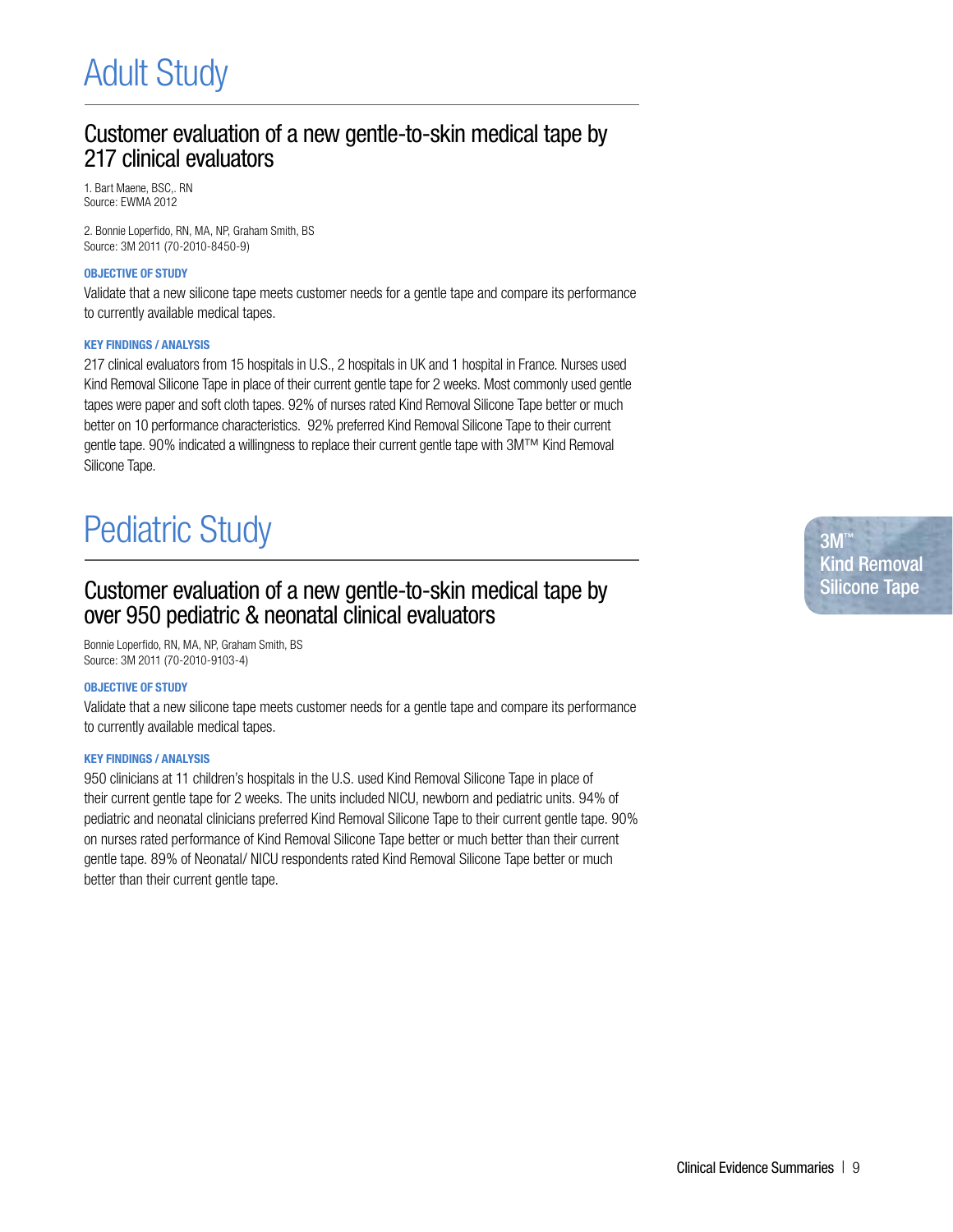# **Dialysis**

### Striking a balance between securement and gentleness to the skin using 3M™ Kind Removal Silicone Tape on dialysis catheters

Masami Tanaka, Hiroko Suzuki, Imai Yumiko Source: 3M 2011 (70-2010-8426-9)

#### **Objective of Study**

Three dialysis team members share their experience with improving fixation of hemodialysis circuits using 3M™ Kind Removal Silicone Tape.

#### **Key Findings / Analysis**

- Applied the tape to wrap the tubing (omega fixation) and secured the puncture needles with one tape in a V shape.
- Fixation strength changes according to method of securement.
- No pain upon removal and no epidermal peeling or reddening.
- Kind Removal Silicone Tape can be repositioned.

# **Chemotherapy**

# Considerations for the selection of medical tape when caring for the fragile skin of chemotherapy patients

Yasumi Matsubara Source: 3M 2011 (70-2010-8425-1)

#### **Objective of Study**

Considerations for tape selection for the fragile skin of chemotherapy patients.

#### **Key Findings / Analysis**

- Prefer adhesive products that can be easily removed without pain, no occurrence of skin injuries even when changing the gauze every day.
- Gauze remained in place.

# At-risk Skin

### Using a "next-generation" tape for patients with high risk of skin lesions

Hirayama Chitose, Shinohara Masaki Source: 3M 2011 (70-2010-8427-7)

#### **Objective of Study**

Two WOC nurses share their experiences with using 3M™ Kind Removal Silicone Tape for indwelling bladder catheters, peritoneal drains, renal catheters and peripheral intravenous, around a stoma.

#### **Key Findings / Analysis**

- No pain at time of removal and no itching.
- Less skin irritation.
- No water blisters when used in areas of edema.
- Adhesion strength was found to be stable.

3M™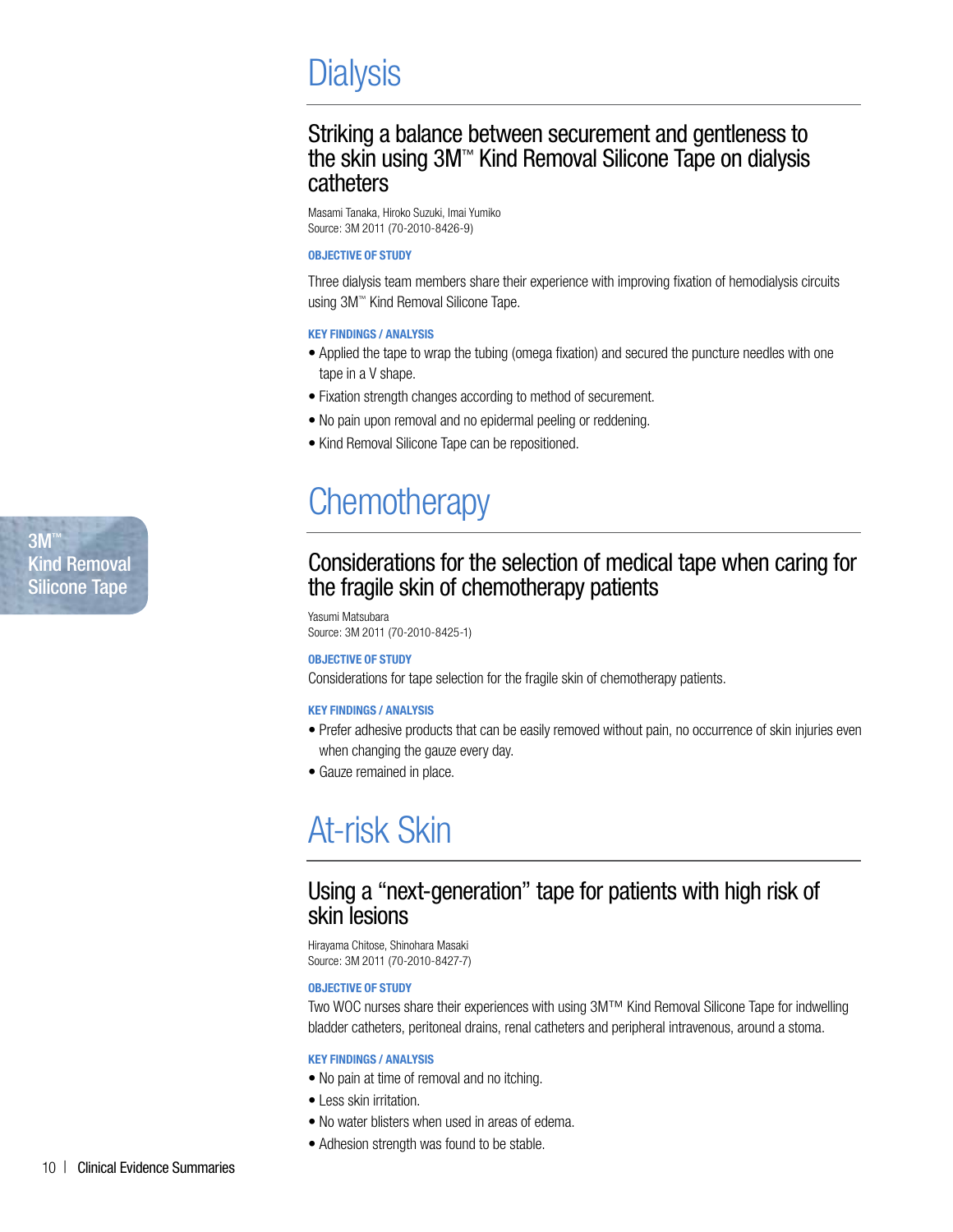# Scar Management

### Scar outcomes of abdominal incisions: a randomized trial comparing use of silicone tape and Transpore White adhesive tape

Matthew Sze-Wei Yeo, Hui Wen Ng, Ju Ming Wong, Michelle S. HO, Timothy W. Shim, Shentehilkumar Naidu, Ee Check Cheong, Marcus TC Wong Source: Accepted as oral in 2012 World Union Wound Healing Society, Japan

#### **Objective of Study**

To compare the quality of abdominal scars using a novel silicone-impregnated tape compared with conventional Transpore™ White acrylic tape for patients that underwent abdominal flap reconstruction for breast reconstruction.

#### **Key Findings / Analysis**

- No cases of adverse reaction to silicone tape
- Silicone tape appears to have a beneficial effect on abdominal scars as compared to Transpore™ White tape:
	- subjective assessment VAS scores, PSAS scores
	- objective assessment VSS scores, OSAS scores

# Health Economics

# The hidden costs of medical tape induced injuries

Bart Maene Source: *Wounds UK Journal*. April 2013

**Objective of Study** To determine, via a survey, the hidden costs of medical tape induced skin injuries

#### **Key Findings / Analysis**

Novel gentle-to-skin technologies, such as silicone tapes, are a promising evolution that could greatly benefit patients with fragile, compromised, or at-risk skin. Moreover, as this survey suggests, a reduction in tape-induced injuries is likely to reduce healthcare costs.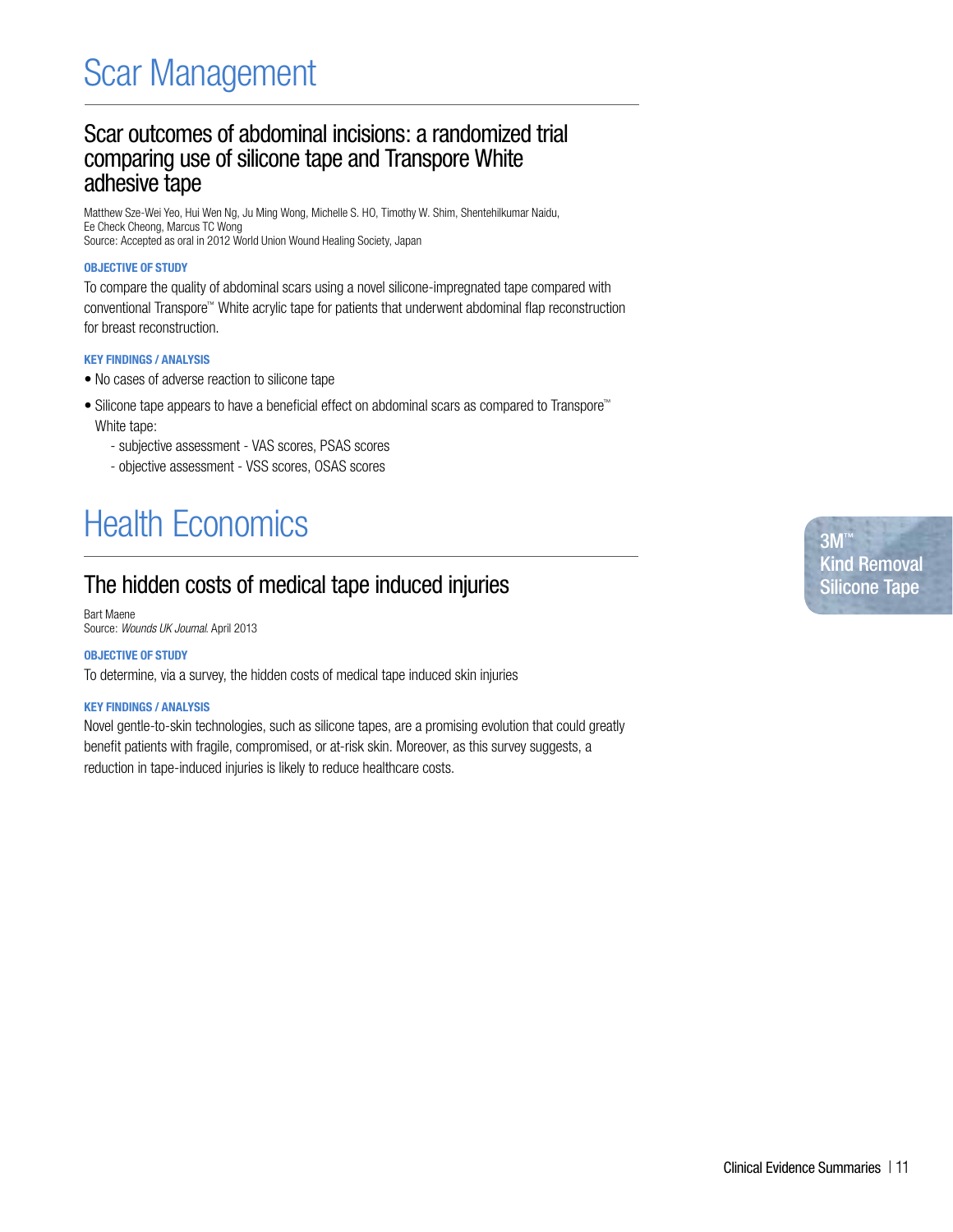# An evolution in medical tapes: from latex to acrylic

Luc Gryson Source: *EWMA Journal,* volume 12, #3, October 2012, pg 21-24

#### **Objective of Study**

Present advances of acrylate adhesive over natural rubber latex.

#### **Key Findings / Analysis**

Acrylic adhesives offer benefits over natural rubber latex. They are safer for skin because they pose a much lower risk for allergic reactions in patients as well as clinicians. They are safer for skin because they can be formulated to achieve a variety of performance characteristics and be gentler on skin. The cost of natural rubber latex has markedly increased so natural rubber latex tapes are not always the low cost choice any more.

# Single-Patient Use Rolls

### Single-patient use rolls of medical tapes reduce cross-contamination risk

Kari Love, RN, MS Source: *Infection Control Today*, January 2013, pg 48-50

#### **Objective of Study**

Identify ongoing risks of hospital-acquired infections through cross-contamination.

#### **Key Findings / Analysis**

Switching to shorter rolls of medical tapes can provide an important opportunity to decrease crosscontamination, eliminate wasted tape, decrease hospital supply costs and improve the standard of patient care.

# Skin Trauma

## Comparison of tape products on skin integrity

Joan M. O'Brien, RN, CRNP, MSN, Nancy J. Reilly, Rn, CURN, MSN Source: *Advances in Skin and Wound Care*, Volume 8, #6, Nov/Dec, 1995, pgs 26, 28, 30 (70-2009-1754-3)

#### **Objective of Study**

To examine the prevalence of tape related skin injuries with 3M™ Durapore™ Tape and 3M™ Medipore™ Soft Cloth Tape. (n=496)

#### **Key Findings / Analysis**

- A significantly higher number of skin tears were found with the silk-like tape.
- This type of damage caused patient discomfort and incurred additional treatment costs.
- Soft cloth tapes are recommended to decrease skin tears in surgical patients. adhesives and their relationship to skin injury.

3M™ **Medical** Tapes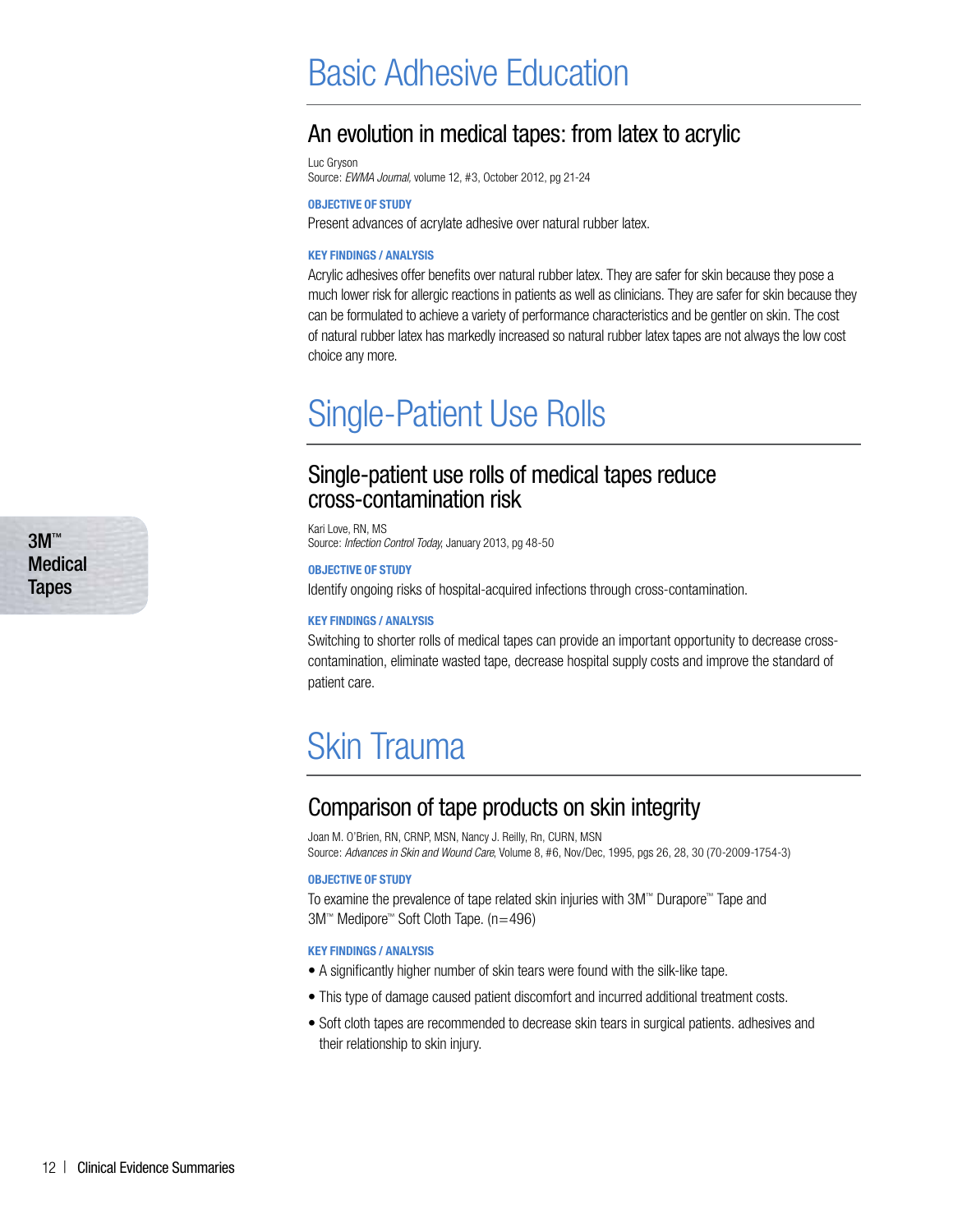### Comparing the effects of two types of groin dressing securements on skin integrity, hematoma formation and bleeding after arterial sheath removal

Mary E. Singleton, RN, MSN Source: *3M, 2003* (70-2009-4553-6)

#### **Objective of Study**

The purpose of this project was to evaluate the impact of the tape used to secure the post-femoral artery sheath removal dressing on skin integrity, hematoma formation and bleeding, and to develop a tool that could be used for ongoing patient outcome analysis.

#### **Key Findings / Analysis**

There was no difference in hematoma formation between the groups ( $p = .960$ ); however, there was a statistically significant difference in loss of skin integrity (p < .001). Patients with Medipore™ H tape securing the dressing had significantly lower incidence of loss of skin integrity (6.7%) than patients with Elastikon® tape securing the dressing (80%).

# Saving the skin from tape injuries

Ruth A. Bryant Source: *American Journal of Nursing*, 1988 (70-2010-9192-6)

#### **OBJECTIVE OF STUDY**

Shares best practice for minimizing tape injuries.

#### **Key Findings / Analysis**

Use a porous tape, rotate sites, use skin protectant, apply to dry and clean skin, do not use CBT, do not apply with tension, clip hair rather than shave, and avoid occlusive tapes.

# Medical Adhesives

### Medical adhesives and patient safety: state of the science: consensus statements for the assessment, prevention, and treatment of adhesive-related skin injuries

Laurie McNichol, MSN, RN, GNP, CWOCN, Carolyn Lund, MSN, RN, CNS, Ted Rosen, MD, Professor of Dermatology Mikel Gray, PhD, PNP, FNP, CUNP, CCCN, FAANP, FAAN Source:*JWOCN,* July 2013 *(accepted for publication)*

#### **Objective of Study**

Study on Patient Safety and the role of Medical Adhesives: • Increase awareness of skin damage caused by medical adhesives • Define knowledge gaps • Document the spectrum of care settings and applications where skin damage occurs • Define best practices for prevention of skin damage • Identify research priorities for development of new adhesive technologies and protocols for skin protection

#### **Key Findings / Analysis**

There is incomplete knowledge about the etiology and occurrence of medical adhesives related skin injury (MARSI). A panel of 23 recognized key opinion leaders convened to develop consensus statements on the assessment, treatment and prevention of MARSI. An overview of current knowledge regarding occurrence and etiology of skin injury was reviewed. Definitions of medical adhesives and medical adhesives related skin injury ware agreed upon. Each consensus statement was discussed and agreed upon by at least 80% of participants, culminating in a total of 22 statements. It is hoped that the outcome of this consensus summit will spur interest into further research and guideline development in the area of medical adhesives and their relationship to skin injury.

3M™ Medical Tapes